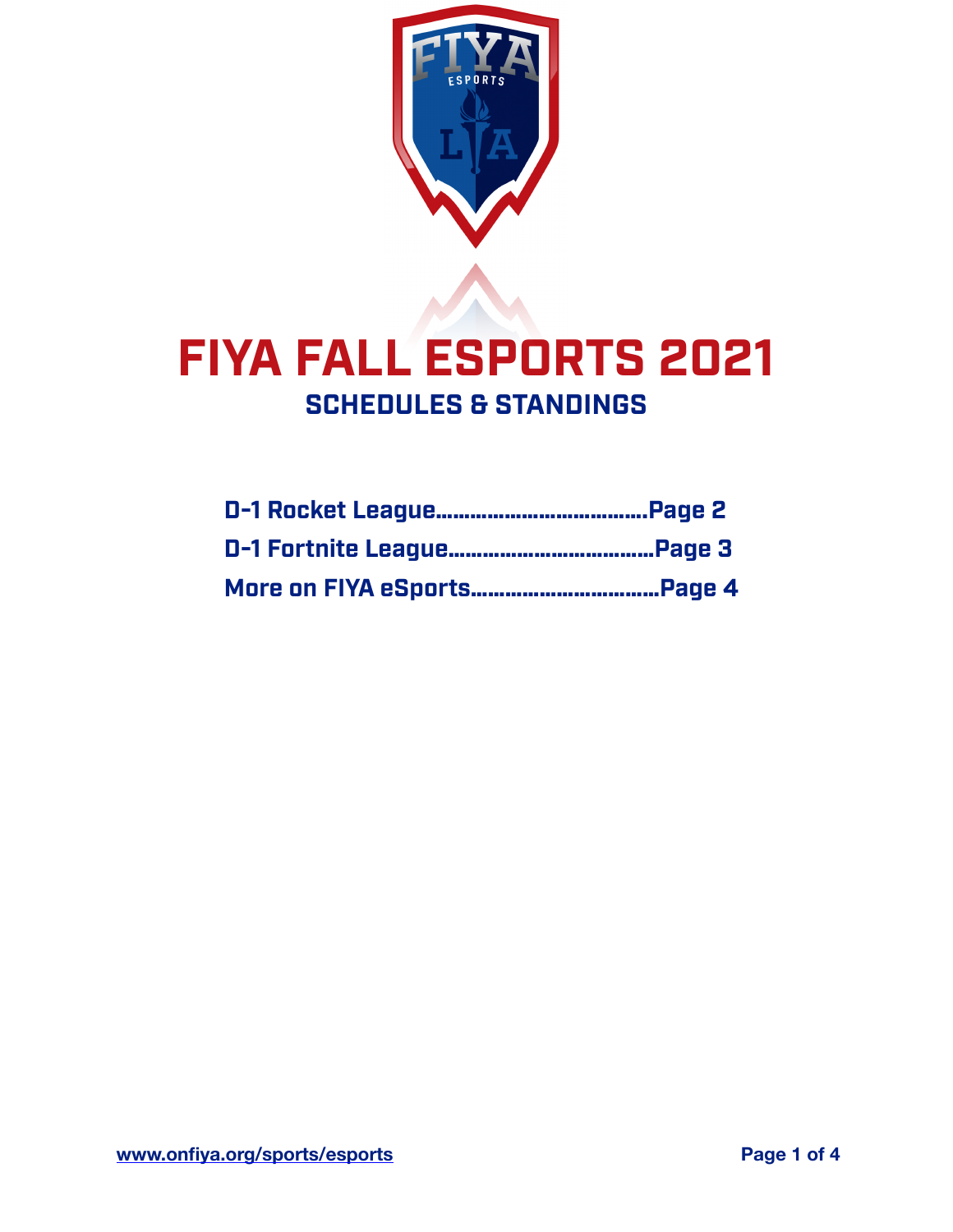# FIYA FALL 21 ESPORTS | ROCKET LEAGUE

## **D-1 ROCKET LEAGUE SCHEDULE**

### **[CLICK HERE](https://onfiya.leagueapps.com/leagues/2450850/schedule)**

#### **TEAMS:**

- 1. Comienza Kippsters #1
- 2. Comienza Kippsters #2
- 3. Comienza Kippsters #3
- 4. Comienza Kippsters #4
- 5. Comienza Kippsters #5
- 6. Comienza Kippsters #6
- 7. Comienza Kippsters #7
- 8. KCA Rocket League Squad #1
- 9. KCA Rocket League Squad #2
- 10. OCS #1
- 11. OCS #2
- 12. OCS #3
- 13. MSA-5

# **D-1 ROCKET LEAGUE STANDINGS**

**[CLICK HERE](https://onfiya.leagueapps.com/leagues/2450850/standings)**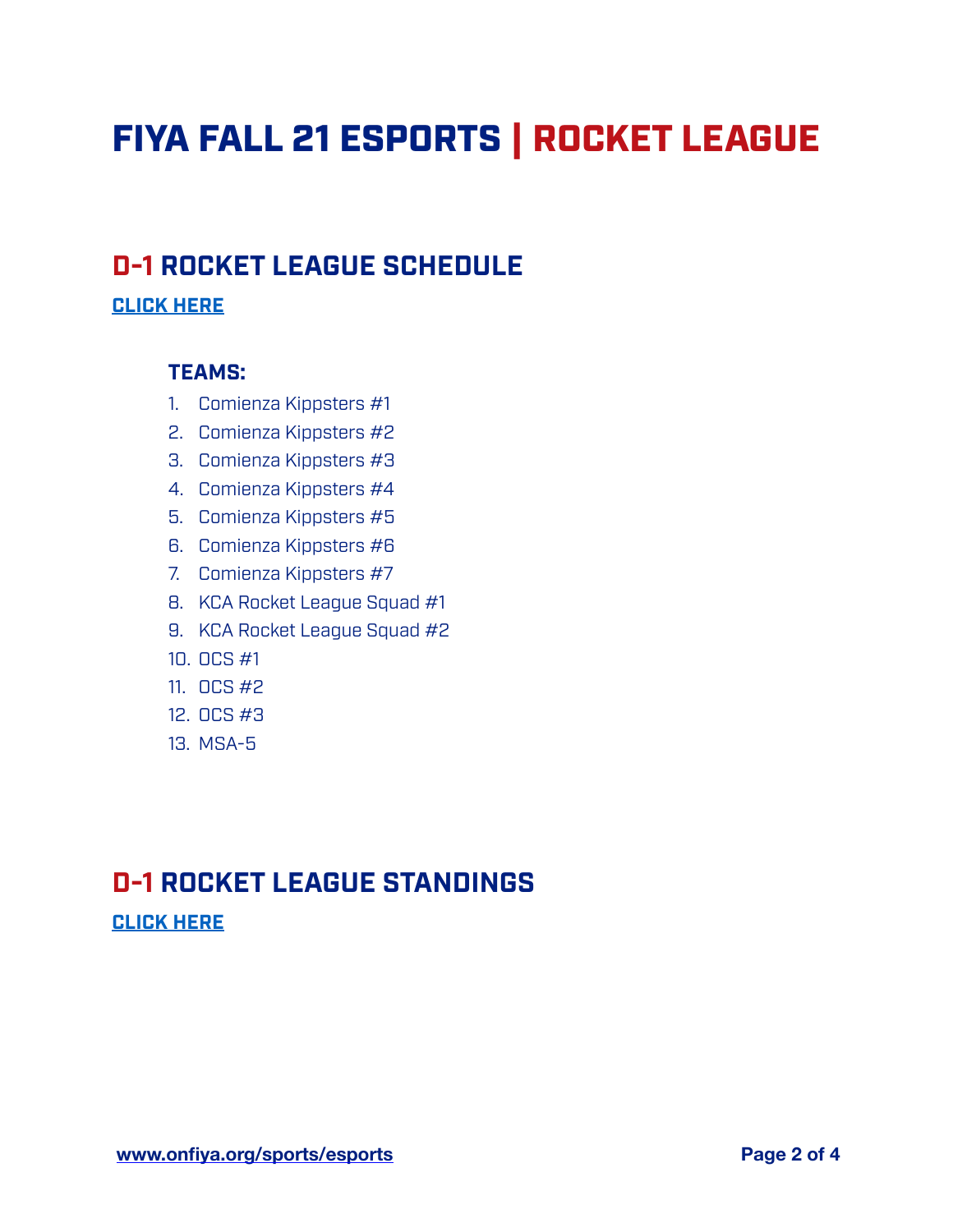# FIYA FALL 21 ESPORTS | FORTNITE LEAGUE

## **D-1 FORTNITE SCHEDULE**

**[CLICK HERE](https://onfiya.leagueapps.com/leagues/2450838/schedule)**

#### **TEAMS:**

- 1. Bert Corona #1
- 2. Bert Corona #2
- 3. Bert Corona #3
- 4. Bert Corona #4
- 5. KCA Fortnite Squad
- 6. Magnolia Science Academy Bell-8 #1
- 7. Magnolia Science Academy Bell-8 #2
- 8. MSA 5 Lobos #1
- 9. MSA 5 Lobos #2

## **D-1 FORTNITE LEAGUE STANDINGS [CLICK HERE](https://onfiya.leagueapps.com/leagues/2450838/standings)**